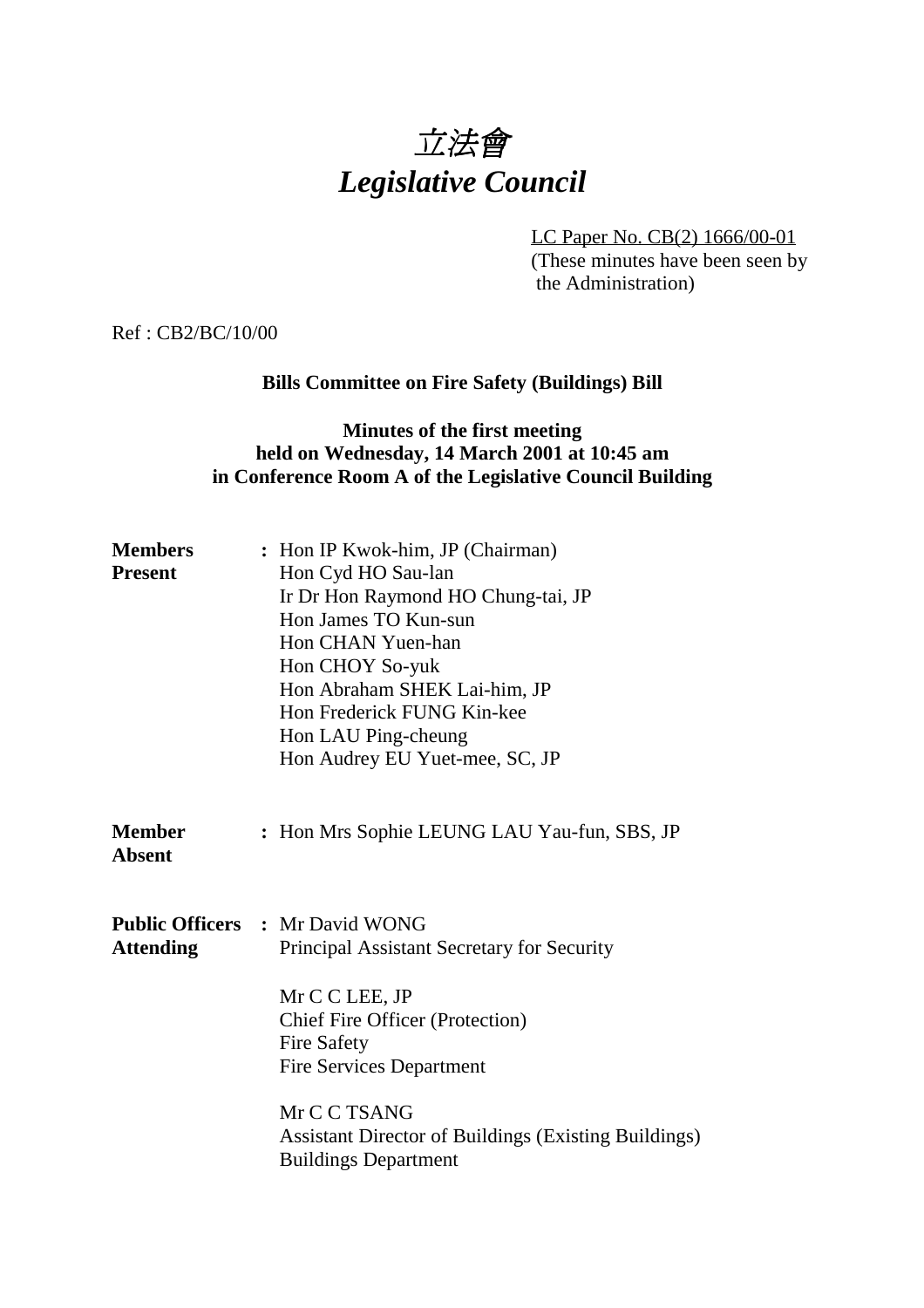| <b>Clerk</b> in<br><b>Attendance</b> | <b>Mrs Sharon TONG</b><br>Chief Assistant Secretary (2) 1 |
|--------------------------------------|-----------------------------------------------------------|
| <b>Staff</b> in<br><b>Attendance</b> | Miss Anita HO<br><b>Assistant Legal Adviser 2</b>         |
|                                      | Miss Mary SO<br>Senior Assistant Secretary (2) 8          |

#### Action

## **I. Election of chairman**

Mr IP Kwok-him was elected Chairman of the Bills Committee.

## **II. Meeting with the Administration**

2. At the invitation of the Chairman, Principal Assistant Secretary for Security (PAS/S) briefed members on the background to and major proposals in the Fire Safety (Buildings) Bill (the Bill) as set out in the Legislative Council (LegCo) Brief.

3. Referring to paragraph 12 of the LegCo Brief which stated that the fire risks of buildings normally associated with residential purposes were lower, Mr James TO enquired what "lower" meant. Referring to the same paragraph which stated that owners or occupiers of domestic parts of composite buildings and domestic buildings would only be required to install the most essential fire safety items in their buildings such as fire hydrant/hose reel systems, Mr TO raised doubts as to the costs and benefits for doing so if the fire risks of buildings normally associated with residential purposes were not high and that such risks could be greatly reduced by various measures presently taken by the Administration such as the stepping up of actions to remove unauthorised rooftop structures and to monitor the maintenance of communal electrical installations in buildings.

4. PAS/S explained that the fire risks of buildings normally associated with residential purposes were lower in comparison with those of the commercial buildings. PAS/S however pointed out that this did not mean that the fire risks of domestic parts of composite buildings and domestic buildings were so low that there was no need for new legislation to improve fire safety standards in these buildings. According to a territory-wide buildings survey conducted by the Fire Services Department (FSD) in early 1998, the findings revealed that while the fire safety provisions of many private buildings were not up to current standards, the fire safety condition in composite buildings, among the different types of private buildings, was the most unsatisfactory. The result was generally in line with a sample survey conducted by the Buildings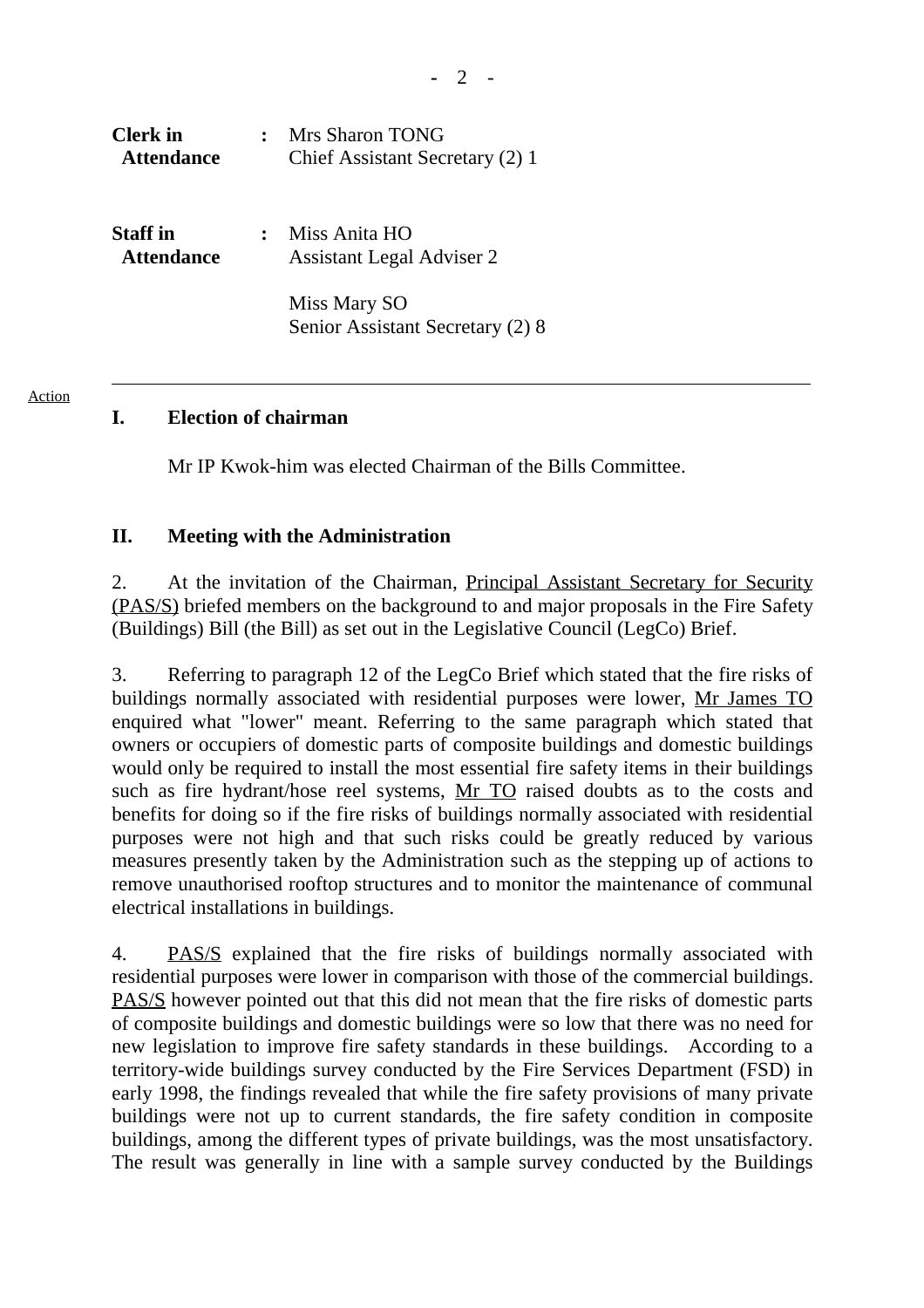Department (BD), which found that 80% of the composite buildings had serious deficiencies in exit routes. PAS/S further said that the Bill did not only propose to require owners or occupiers of domestic parts of composite buildings and domestic buildings to upgrade fire safety installations (FSIs) in their buildings such as fire hydrant/hose reel systems, and would also require them to upgrade the fire safety construction therein such as protection of staircases with separating walls of adequate fire resisting construction, replacement of doors nearest to the first step of the staircase on each floor with doors of the current fire safety standard, and the provision of fire resisting enclosure of electrical wiring/installations, etc.

5. Chief Fire Officer (Protection), Fire Services Department (CFO(P)) said that there was a need to improve the fire safety standards in private buildings, having regard to the fact that on average about 3 500 to 4 500 cases of fire accidents occurred at domestic and composite buildings each year for the past several years. CFO(P) added that according to the public consultation jointly conducted by the Security Bureau and the Home Affairs Bureau on the proposals to improve fire safety in private buildings in June to August 1998, the objective to improve fire safety in private buildings was well supported by the community.

6. Assistant Director of Buildings (ADB) said that as the Buildings Ordinance and the Fire Services Ordinance could only impose the improved fire safety standards upon new buildings when the relevant building plans were submitted for approval, new legislation and enabling powers were therefore required to impose improved or additional fire safety measures which were not originally included in the approved building plans of old private buildings. It was on this premise that the Bill was introduced to improve fire safety standards in certain composite and domestic buildings.

7. Mr James TO enquired what the most essential fire safety improvement measures in domestic parts of composite buildings and domestic buildings proposed in the Bill were, and the estimated cost for implementing them under the most extreme circumstance, say, only six owners sharing the costs. In view of the cost implications to implement all the fire safety requirements proposed in the Bill, Mr TO expressed concern that owners of buildings which were included in the urban renewal programme would be forced to sell their properties to the developer at a compromised price because of their inability to foot the bill for the fire safety improvement works. To remedy the situation, Mr TO said that the Administration, in implementing the improvement programme to require owners or occupiers to upgrade FSIs and the fire safety construction in their buildings, should have regard to the urban renewal programme and that it should take old buildings requiring substantial fire safety improvement works into account in its priority project selection.

8. PAS/S responded that the fire safety measures which owners or occupiers of the domestic parts of composite buildings and domestic buildings must comply with were set out in Annex D of the LegCo Brief. As regards Mr TO's second question about the estimated costs for implementing the fire safety improvement works, PAS/S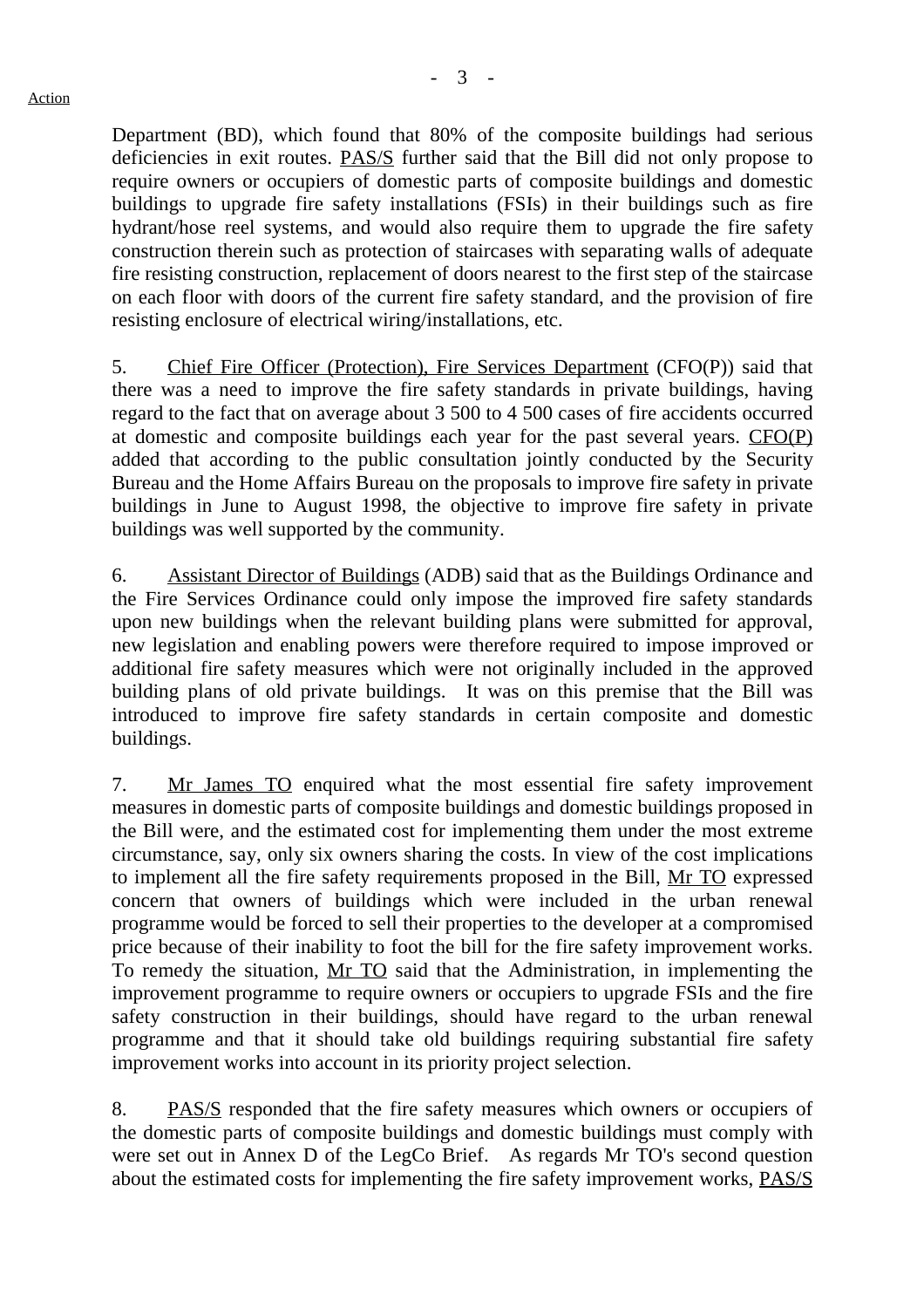## Action

said that they would depend on the type of building, the difference between the existing and the proposed standards of FSIs, the extent of deficiencies in building fire safety structure, and the number of co-owners of the building. Nevertheless, according to a sample survey conducted by FSD and BD to estimate the costs for upgrading a composite building and a residential building, the results were as follows -

|                                                                                                           | <u>Average cost per unit</u> |
|-----------------------------------------------------------------------------------------------------------|------------------------------|
| Commercial portion of a composite building<br>(assuming 8 commercial units in a 16-storey<br>building)    | \$57,000                     |
| Residential portion of a composite building<br>(assuming 84 residential units in a 16-storey<br>building) | \$18,000                     |
| Residential unit in a residential building<br>(assuming 64 units in a 15-storey building)                 | \$23,000                     |

PAS/S further said that in order to minimise the financial impact on the owners, the Administration had already excluded from the Bill certain requirements originally proposed in the 1998 consultation document to improve fire safety in private buildings.

9. PAS/S assured members that in requiring building owners to comply with the fire safety requirements proposed in the Bill, due regard would be given to the urban renewal programme. To this end, FSD and BD would closely liaise with the soon to be set up Urban Renewal Authority (URA) on buildings affected by land resumption. In order to strike a right balance between not creating a heavy financial burden on building owners and better safeguarding public safety, for example, consideration could be given to only requiring owners whose buildings would soon to be demolished to comply with certain fire safety requirements proposed in the Bill. CFO(P) supplemented that the Bill, if passed, would apply to those composite and domestic buildings whose building plans were first submitted to the Building Authority for approval under regulation 29 of the Building (Administration) Regulations on or before 1 March 1987; or those composite and domestic buildings which were constructed on or before 1 March 1987 where no plans of the building works of the buildings were submitted to the Building Authority for approval under regulation 29 of the Building (Administration) Regulations before that date. The Bill, however, would not apply to private buildings of 3-storey or below and to such buildings constructed in accordance with the Buildings Ordinance (Application to the New Territories) Ordinance.

10. Ms Audrey EU said that it was not uncommon that, because of fitting-out works, owners would need to make revisions to the building plans previously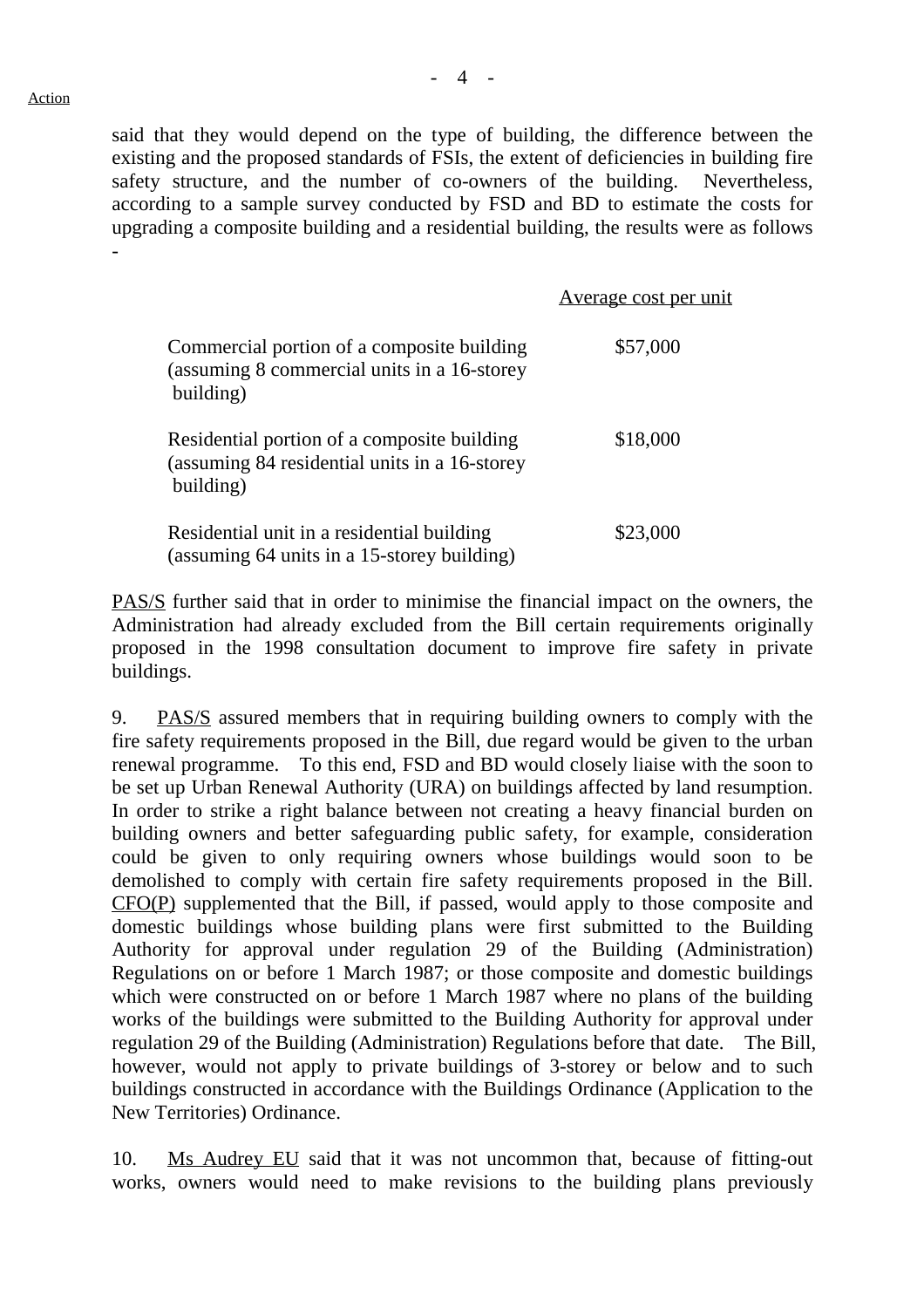approved by BD. As some of these revisions would sometimes result in changes to, say, means of escape, Ms EU enquired whether in implementing these changes, owners were required to comply with the Code of Practice concerned in order to avoid infringing the law. Ms EU further enquired whether the Code of Practice on Minimum Fire Service Installations and Equipment 1987, as mentioned in paragraph 8 of the LegCo Brief, was still in force, and the reason why no provision was made in the Bill to require building owners to have their fire service installation or equipment inspected by a registered contractor.

11. ADB responded that the various Codes of Practice on fire safety construction were for guidance purposes and were not legally binding. ADB said that making changes to the building plans approved by BD would not automatically constitute an offence, so long as the changes made were justifiable and that fire safety would not be compromised.

12. CFO(P) said that under section 1(f) of Schedule 1 of the Bill to be complied with by owners of composite buildings in respect of parts intended for non-domestic purposes, it was proposed that the standards of upgrading measures should follow those set out in the 1994 edition of the Code of Practice on Minimum Fire Service Installations and Equipment. As to why the Bill did not include provision to require building owners to have their fire service installation or equipment inspected by a registered contractor, CFO(P) explained that such provision was already covered by the Fire Service (Installations and Equipment) Regulations under the Fire Services Ordinance (Cap. 95) which stipulated that owners of any fire service installation or equipment which was installed in any premises must have such fire service installation or equipment inspected by a registered contractor at least once every 12 months. CFO(P) further said that to heighten public awareness about fire safety, some legislation had provisions regarding fire drills, e.g. the Education Ordinance had provision requiring each school to conduct one fire drill each month. Although similar requirement was not imposed on owners of multi-storey composite buildings, some 1 600 fire drills had been conducted by FSD and the Home Affairs Department (HAD) for owners and occupants of multi-storey composite buildings in 2000.

(*Post-meeting note* : According to the Administration, as the Code of Practice on Minimum Fire Service Installations and Equipment would be revised every now and then, it would not be reasonable to require owners and occupiers of old composite buildings and domestic buildings to comply with the latest requirements stipulated in the latest edition. In this connection, although the 1998 edition of the Code of Practice was currently in force, the Bill only proposed that the standards of upgrading measures should follow those set out in the 1994 edition, in keeping with the standards required under the Fire Safety (Commercial Premises) Ordinance.)

13. Mr LAU Ping-cheung was of the view that conducting 1 600 fire drills a year was not enough for promoting fire safety. He urged the Administration to step up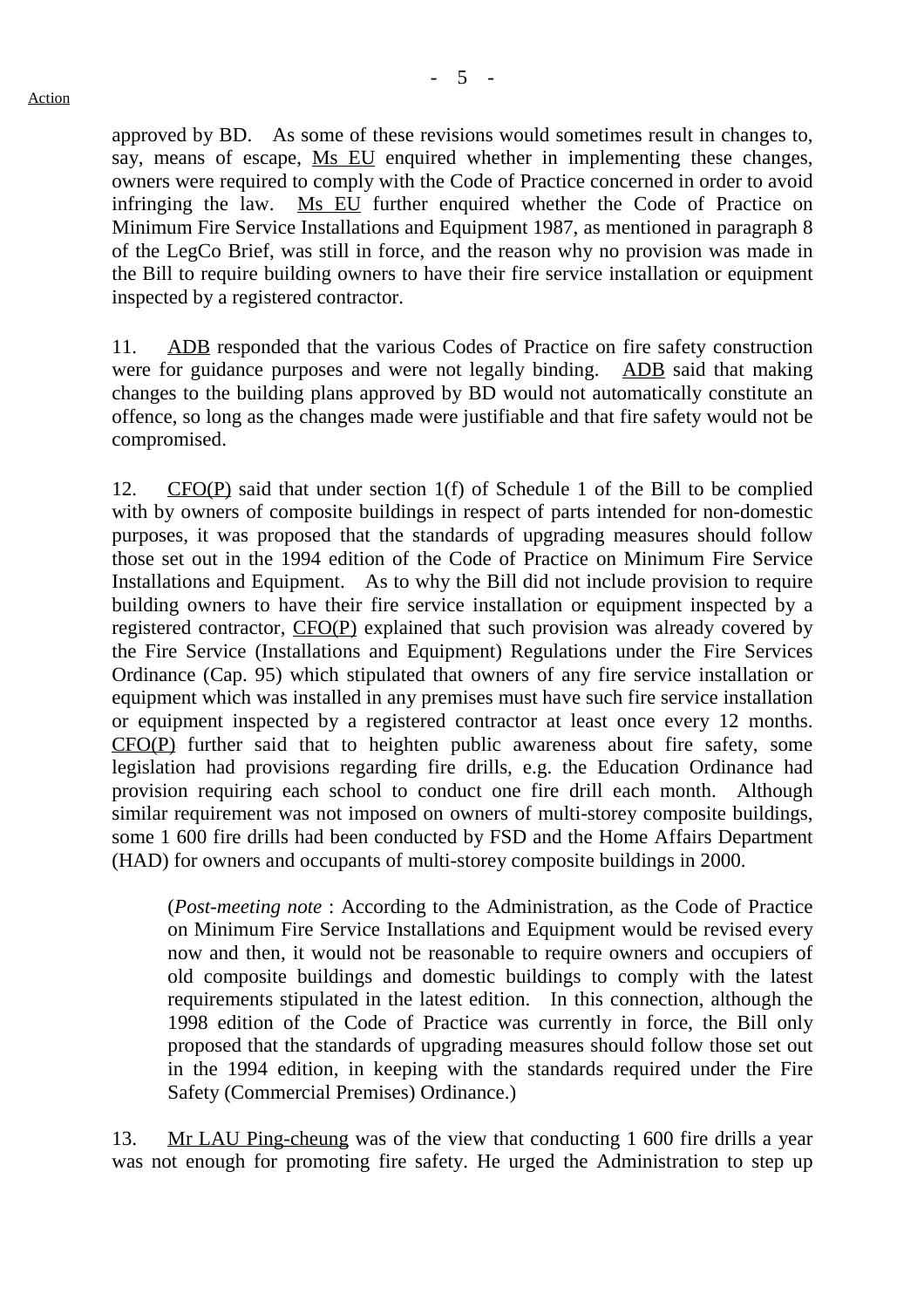public education to heighten public awareness in this regard. In view of the fact that many fire accidents occurred inside residential units rather than in common areas inside a building, Mr LAU enquired whether consideration would be given to requiring each owner or occupier to install basic fire safety equipment in their home. Noting that the Bill, if passed, would also apply to buildings sold by the Housing Authority under the Home Ownership Scheme or the Tenants Purchase Scheme, as well as the public rental housing blocks, Mr LAU further enquired whether government buildings would also be subject to the provisions in the Bill.

14. PAS/S responded that making new legislation to upgrade fire safety standards was only one of the proposals recommended in the 1998 public consultation document to improve fire safety in private buildings. Other proposals included promoting a fire safety culture in the community and improving the management of private buildings. In respect of the former, apart from conducting 1 600 fire drills for owners and occupants of private buildings in 2000, 5 000 Fire Safety Ambassadors had been enrolled and 2 200 talks, seminars and exhibitions on fire safety had been organised last year to enhance public education and involvement in promoting fire safety. In respect of the latter, the Building Management (Amendment) Ordinance 2000 passed by LegCo on 27 June 2000 sought to, amongst others, provide for mandatory management of buildings with serious management and maintenance problems and facilitate owners of new buildings to form owners' corporations (OCs). To strengthen the services and support to owners and OCs of private buildings, HAD had also set up Building Management Resource Centres to provide updated and comprehensive information on building management and answers to general enquiries. On the question about whether government buildings would be subject to the provisions in the Bill, PAS/S said that although government buildings were not covered by the Buildings Ordinance and other related ordinances, it was the Government's policy that all government buildings must adhere to the standards contained in the prevailing buildings and other related ordinances. On the proposal to require each owner or occupier to install basic fire safety equipment in their home, CFO(P) said that there would be practical difficulties to do so as it was very difficult to ensure that every owner or occupier would comply with the requirement of installing such basic fire safety equipment as fire extinguisher in their home. In the Administration's view, a better way was to require each building floor to have a fire hydrant and hose reel system as proposed in the Bill.

15. Mr LAU Ping-cheung said that to overcome the practical difficulties of requiring each owner or occupier to install basic fire safety equipment in their home, consideration could be given to encouraging property developers to install such in their buildings under construction. PAS/S agreed to convey to the government departments concerned Mr LAU's suggestion.

16. Referring to paragraph 26 of the LegCo Brief which stated that the upgrading works for composite buildings in ten years would cost about \$1.8 billion per annum, Ms Cyd HO enquired whether the Fire Safety Improvement Loan Scheme (FSILS) and the Building Safety Improvement Loan Scheme (BSILS), with a combined loan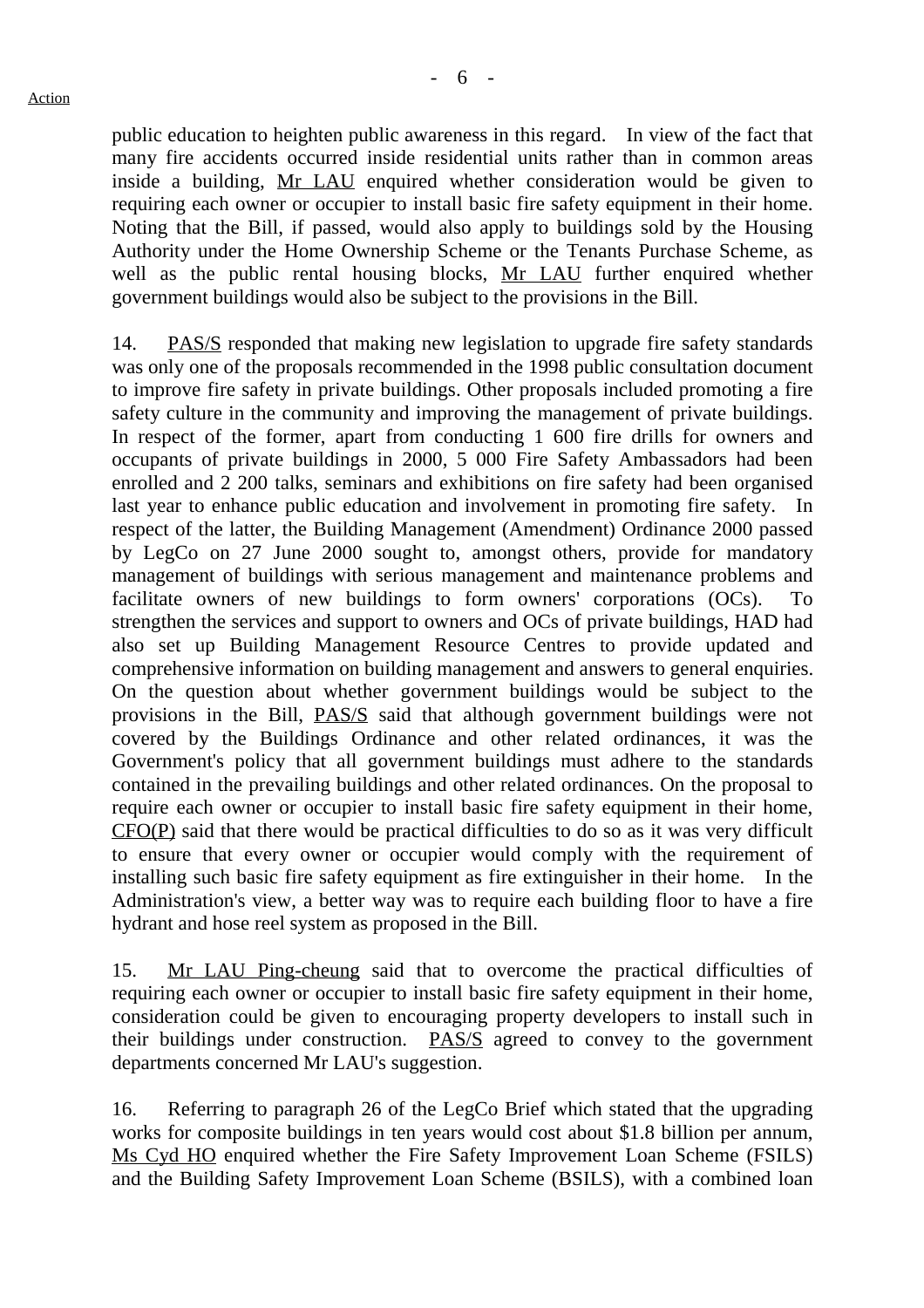funding of \$700 million, would be adequate to meet the applications from building owners for financial assistance to help alleviate their cash flow problems in complying with the upgraded fire safety standards. Noting that the Administration intended to merge the FSILS with the BSILS to form a single loan scheme under broader terms of reference, Ms HO further enquired about the repayment period under the new loan scheme.

17. PAS/S responded that the Administration would consider seeking additional funding for the revised loan scheme from LegCo's Finance Committee where necessary. PAS/S said that the Administration was presently drawing up the details of the revised loan scheme. The Administration's initial thinking was that while repayment terms were normally 36 months at an interest rate with no gain or loss to the public purse, individual owners in need, e.g. elderly persons with very low income, would be given the flexibility to repay at no interest over a much longer period, i.e. 72 months to settle the loan upon transfer of title. To ensure proper understanding of their rights and obligations as well as application procedures, the Administration would widely publicise and enlist the help of social workers and support teams for the elderly. PAS/S added that although the upgrading works for composite buildings in ten years would cost about \$1.8 billion per annum, not all building owners would need to seek financial assistance from the Government in complying with the upgraded fire safety standards. This was evidenced by the fact that very few owners who were required to comply with the Fire Safety (Commercial Premises) Ordinance sought financial assistance from the Government.

18. At the request of Ms Cyd HO, Assistant Legal Adviser (ALA) briefed members on her letter to the Administration dated 8 March 2001 (LC Paper No. CB(2) 1070/00(01)) seeking clarifications regarding clauses 3, 5, 7, 8 and 14 of the Bill. In respect of clause 7 which sought to empower the District Court to make an order prohibiting occupation of a building or part where a fire safety direction or fire safety compliance order was not complied with, ALA said that under the original proposal promulgated in the context of the 1998 public consultation, a prohibition order would be applicable to the non-domestic parts of a composite building only and but not to the domestic parts thereof or to domestic buildings. However, it was now proposed in the Bill that prohibition order would be applicable to both the non-domestic and domestic parts of composite buildings and to domestic buildings, so as to be consistent with Article 22 of the Hong Kong Bill of Rights Ordinance. ALA pointed out that it was unclear whether under clause 7(6) a prohibition order would be applicable to the relevant building as a whole or just the non-domestic parts, if the owners of the domestic parts of that building had complied with the requirements in Schedule 2 but the owners of the non-domestic parts had not complied with the requirements in Schedule 1. If the prohibition order was applicable to the whole building, the owners of the domestic parts of that building would then be arbitrarily deprived of their property rights, which, in her views, might be inconsistent with Articles 6 and 29 of the Basic Law which stated that the HKSAR should protect the right of private property and that the homes and other premises of Hong Kong residents should be inviolable. ALA further said that if a prohibition order was made against domestic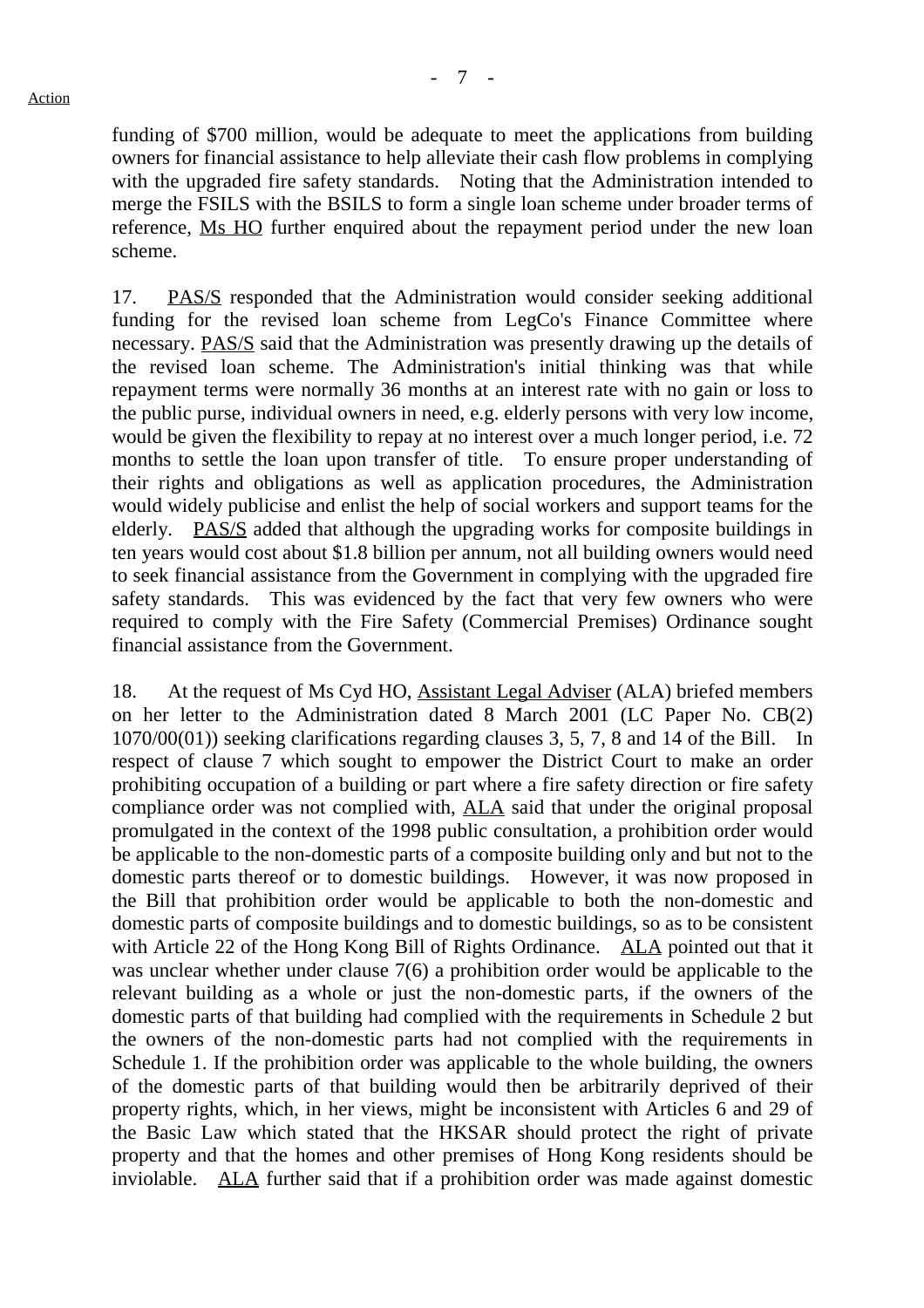premises, occupants might become homeless. However, it was unclear as to whether there would be compensation or arrangements for accommodation for the people affected.

19. PAS/S gave a preliminary response to the queries raised by ALA concerning clause 7 of the Bill. PAS/S said that the intention of the prohibition order was to safeguard pubic safety. In this connection, the Administration accepted the Department of Justice's advice that the differential treatment, i.e. a prohibition order not be applicable to the non-domestic parts of a composite building, was not based on reasonable and objective criteria and was inconsistent with the guarantee of equality before and equal protection of the law under Article 22 of the Hong Kong Bill of Rights Ordinance. Notwithstanding the availability of this power, PAS/S assured members that the enforcement authorities, i.e. FSD and BD, would exercise prudent discretion before applying to the court for a prohibition order, and the court would not issue such an order unless it had been proved to be reasonable and necessary in the circumstances and there could be substantial fire risks if the relevant building or part of that building was occupied.

20. Ms Cyd HO requested the Administration to elaborate in its reply to ALA's letter on how the principle of protecting the right of private ownership of property would be addressed. Ms HO enquired, in the case that a prohibition order was applied to the whole domestic building or to the domestic parts of a composite building, whether the Administration would provide temporary housing for the people affected. To ensure that no one would be made homeless because of their lack of financial means to comply with the upgraded fire safety requirements, Ms HO was of the view that a provision to guarantee such arrangement should be spelt out in the Bill.

21. PAS/S responded that temporary housing would be provided to people who were required to vacate from their homes pursuant to statutory orders on public safety grounds. PAS/S pointed out that there was adequate protection to owners or occupiers of private buildings provided in the Bill. Under clause 7 of the Bill, the court might make an order prohibiting the occupation of a building or part of that building only if it was satisfied that -

- a) the owner or occupier had failed to comply with a requirement specified in a fire safety direction or a fire safety compliance order;
- b) it was reasonable to expect the owner or occupier to comply with the requirement;
- c) the time allowed for complying with the requirement was reasonable;
- d) it was reasonable and necessary in the circumstances to make the order; and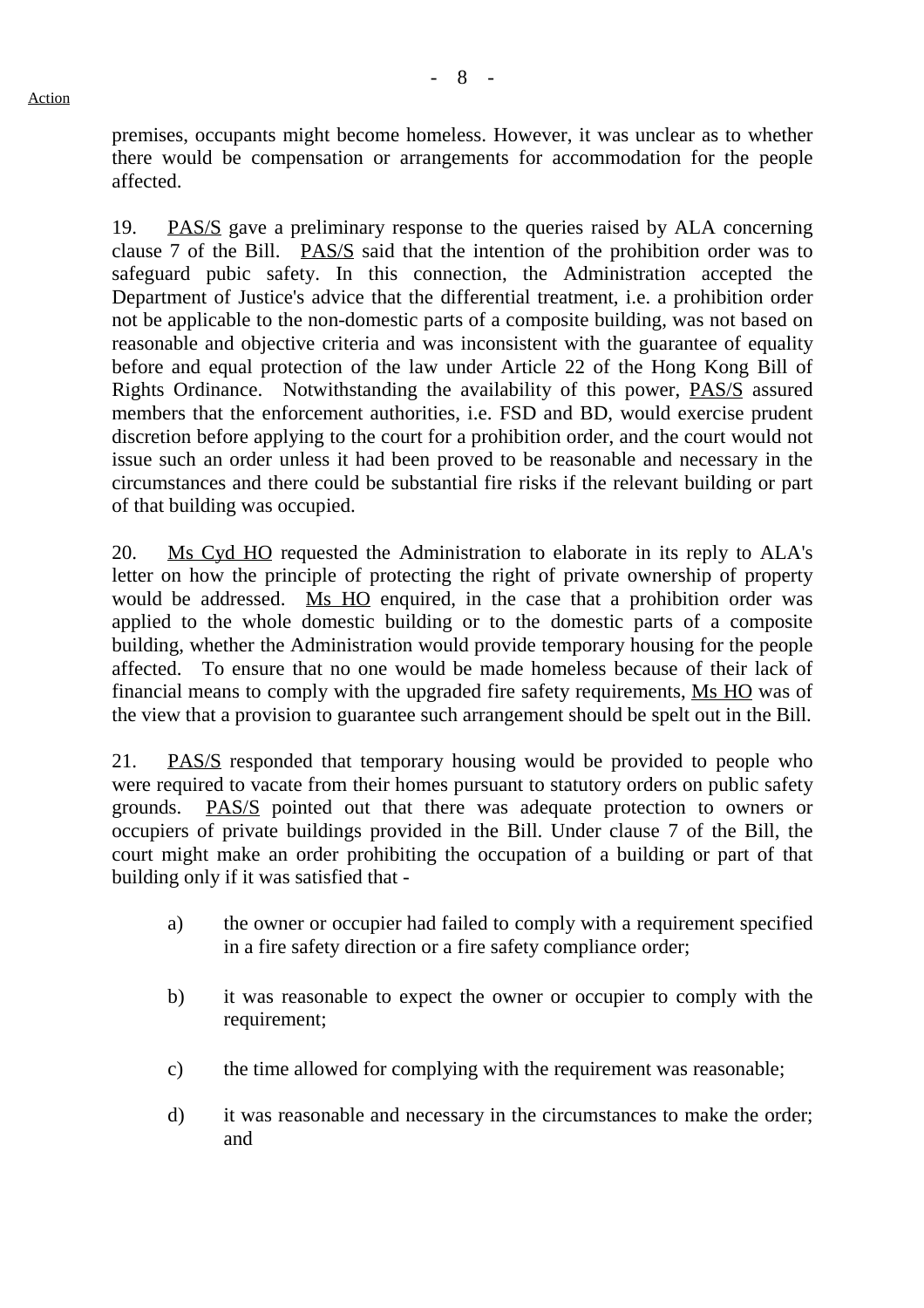e) there could be substantial fire risks if the relevant building or part of a building was occupied.

22. Mr Frederick FUNG opined that penalties for contravening the prohibition order, i.e. a person would be liable on conviction to a fine of \$250,000 and to a further fine of \$25,000 for each day or part of a day during which the contravention continued, were too harsh particularly to owners or occupiers of the domestic parts of a composite building and domestic buildings, having regard to the fact that it was unlikely that the upgrading work would exceed \$250,000 for each domestic unit. Mr FUNG particularly opposed the proposal that a person found guilty of contravening the prohibition order would also be liable to imprisonment for three years. He pointed out that although unauthorised building works had greater potential risks to public safety than the non-compliance of a prohibition order under the Bill, owners of unauthorised building works were not liable to imprisonment. Mr FUNG further said that as many owners and occupiers of old private buildings were elderly people who might need more assistance in complying with the new fire safety requirements, consideration should be given to adopting a "one-stop" service approach practised by the Planning and Lands Bureau (PLB) in tackling the problem of unauthorised building works. In view of the fact that many old private buildings did not have OCs, Mr FUNG enquired how the Administration would ensure that the upgraded fire safety measures would be implemented to the common areas of the buildings.

23. PAS/S responded that the penalties proposed in the Bill were modelled upon the relevant provisions under the Fire Safety (Commercial Premises) Ordinance. PAS/S pointed out that a fine of \$250,000 and imprisonment for three years were the maximum penalties to which the court would only deliver under the most severe circumstances. On the suggestion of adopting a "one-stop" approach so as to provide a comprehensive guidance and assistance to owners and occupiers of private buildings, PAS/S said that this would be done as BD had recently introduced a pilot Coordinated Maintenance of Buildings Scheme (CMBS) which aimed at helping building owners and OCs to comply with their statutory obligation to maintain their buildings in safe condition and to ensure that all building-related enforcement legislation was coordinated efficiently and cost-effectively, with minimal inconvenience to owners or OCs. PAS/S further said that FSD and BD would work in tandem to see that compliance of the upgraded fire safety measures were successfully implemented in the private buildings stipulated in the Bill. He assured members that there would be no question of FSD and BD issuing their respective fire safety requirements to owners or occupiers separately and in different time periods. PAS/S said that the Administration would put in extra efforts to see that those private buildings covered by the Bill had complied with the upgraded fire safety measures if the buildings concerned did not have OCs, e.g. by visiting each and every owner or occupier so as to help them organise themselves to implement the new fire safety requirements, but this was not impossible. CFO(P) supplemented that if building owners could not be found, FSD would try to locate them through such sources as the Rating and Valuation Department and the Land Registry. In order to apprise building owners of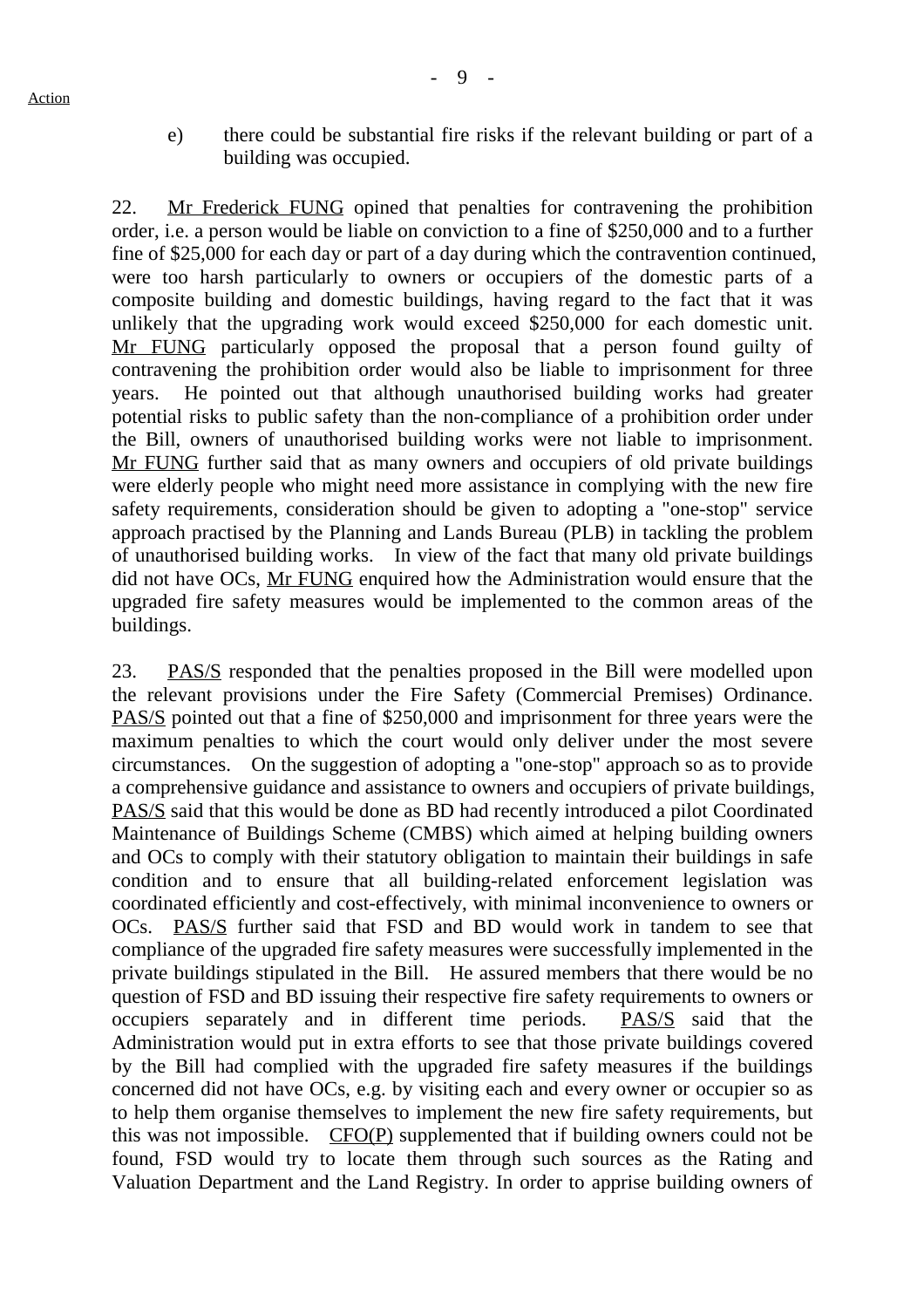their statutory obligation to maintain their buildings in safe condition, FSD had regularly organised talks in collaboration with HAD's Building Management Resource Centres in this regard or contacted the building owners direct to brief them on the relevant requirements.

24. Mr Frederick FUNG said that FSD should draw reference from the proposals put forward by the Task Force on Building Safety and Preventive Maintenance set up by PLB to tackle unauthorised building works, such as advising building owners on procurement of services of fire safety contractors, model tender and contract documents, and indicative information on fees and charges for different types of FSIs and fire safety construction, and providing them with a list of registered fire safety contractors, etc. Mr FUNG further said that it was not good enough to rely on the CMBS to provide a "one-stop" service as well as the HAD's Building Management Resource Centres in helping building owners to comply with the new fire safety requirements, having regard to the fact that the number of private buildings required to undergo fire safety improvement works far exceeded the number of buildings which the CMBS was set up to handle and that to date there were only two Building Management Resource Centres. In this connection, Mr FUNG requested the Administration to give an estimate on the additional manpower resources needed to provide a "one-stop" service in helping building owners to comply with the new fire safety requirements.

25. PAS/S agreed to provide more information as to which proposals of the Task Force on Building Safety and Preventive Maintenance could be adopted for use in improving fire safety to private buildings. Regarding the suggestion of providing building owners with a list of registered fire safety contractors, PAS/S said that FSD could do so. As to the additional resources required to implement the new fire safety requirements proposed in the Bill, PAS/S said that an additional annual provision of \$26.3 million and \$15.3 million would be allocated to FSD and BD respectively to enhance their inspection and enforcement work. At the request of members, PAS/S undertook to provide a paper providing more information on what actions the Administration would take to ensure the smooth implementation of the Bill.

26. Miss CHAN Yuen-han expressed concern that the Bill would inevitably create financial hardship on some building owners and occupiers. In her view, if such an obstacle could not be overcome, it would hinder the smooth implementation of the Bill. Miss CHAN further expressed concern about whether owners or occupiers would be given sufficient advance notice/warning before FSD and BD applied a prohibition order from the court; in other words, whether the owners or occupies would have the opportunity to appeal to the court before such an order was made by the court. PAS/S undertook to address the concerns raised by Miss CHAN in its paper for the Bills Committee.

Adm

Adm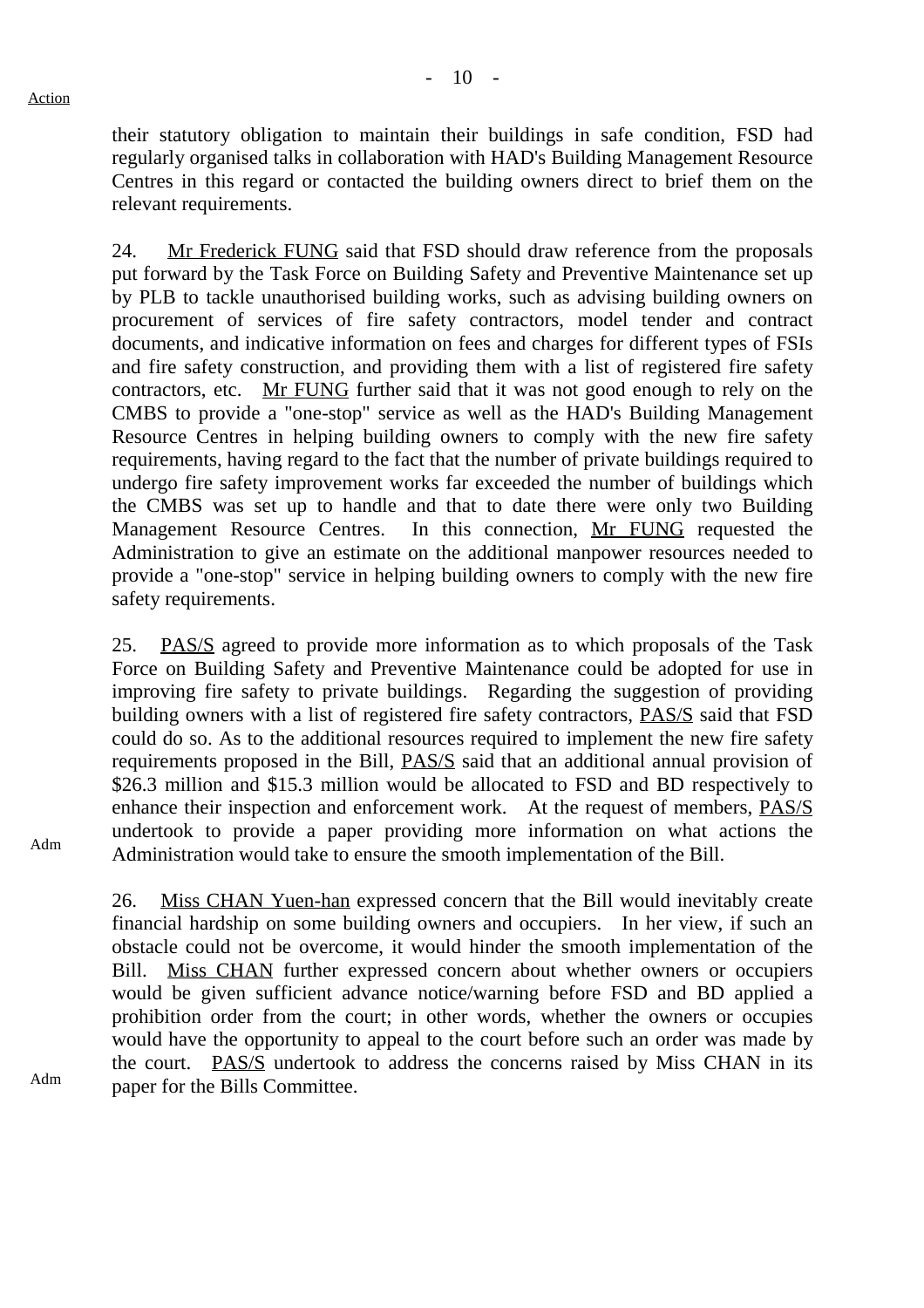- 27. Miss CHOY So-yuk raised the following questions
	- a) whether buildings included in the urban renewal programme would be required to comply with the upgraded fire safety measures proposed in the Bill;
	- b) how FSD and BD would handle cases where owners encountered practical difficulties in complying with the new fire safety standards;
	- c) what the repayment terms of the loan scheme to help building owners who had difficulty in complying with the new fire safety standards would be; and
	- d) how FSD and BD would handle cases where an owner or occupier ignored the advice of OCs to remove objects found to be obstructing the fire escape route.

28. In response, PAS/S reiterated that FSD and BD would liaise closely with the soon to be set up URA regarding the progress of the urban renewal programme in order to determine how best to upgrade the fire safety measures of a particular private buildings. PAS/S said that if the upgraded fire safety measures had a useable period of, say, seven years, but the buildings concerned would need to be demolished, say, within one to two years' time to make way for urban renewal, consideration could be given to reimbursing the owners or occupiers an amount equivalent to the remaining usable period of the upgraded fire safety measures. PAS/S further said that the Administration was well aware of the physical constraints of some old private buildings in meeting some of the new fire safety requirements. To this end, a flexible and pragmatic approach would be adopted by FSD and BD in the enforcement of the Bill. Moreover, to ensure fair and impartial consideration of any alternative fire safety measures which might be proposed by the owners themselves, independent advisory bodies which the Director of Fire Services and the Director of Buildings might consult would be set up. As regards loan repayment terms, PAS/S reiterated the proposal that interest rate would be charged on the basis of the cost of the fund to the Government and that flexibility would be exercised in the period of repayment. As to the question regarding obstructing the fire escape route, CFO(P) said that it was very difficult to prosecute people for putting objects obstructing the fire escape route unless they were caught on the scene. Under the circumstance, the best way to reduce the occurrence of people putting objects obstructing the fire escape route was through education to heighten public awareness about fire safety.

29. Miss CHOY So-yuk enquired how the flexibility and pragmatic approach to be adopted by FSD and BD would be carried out in practice. CFO(P) responded that in the letter to the owners or occupiers informing them of the fire safety requirements they needed to comply with, the telephone number of the responsible officers would be provided together with a statement that FSD and BD would exercise flexibility in